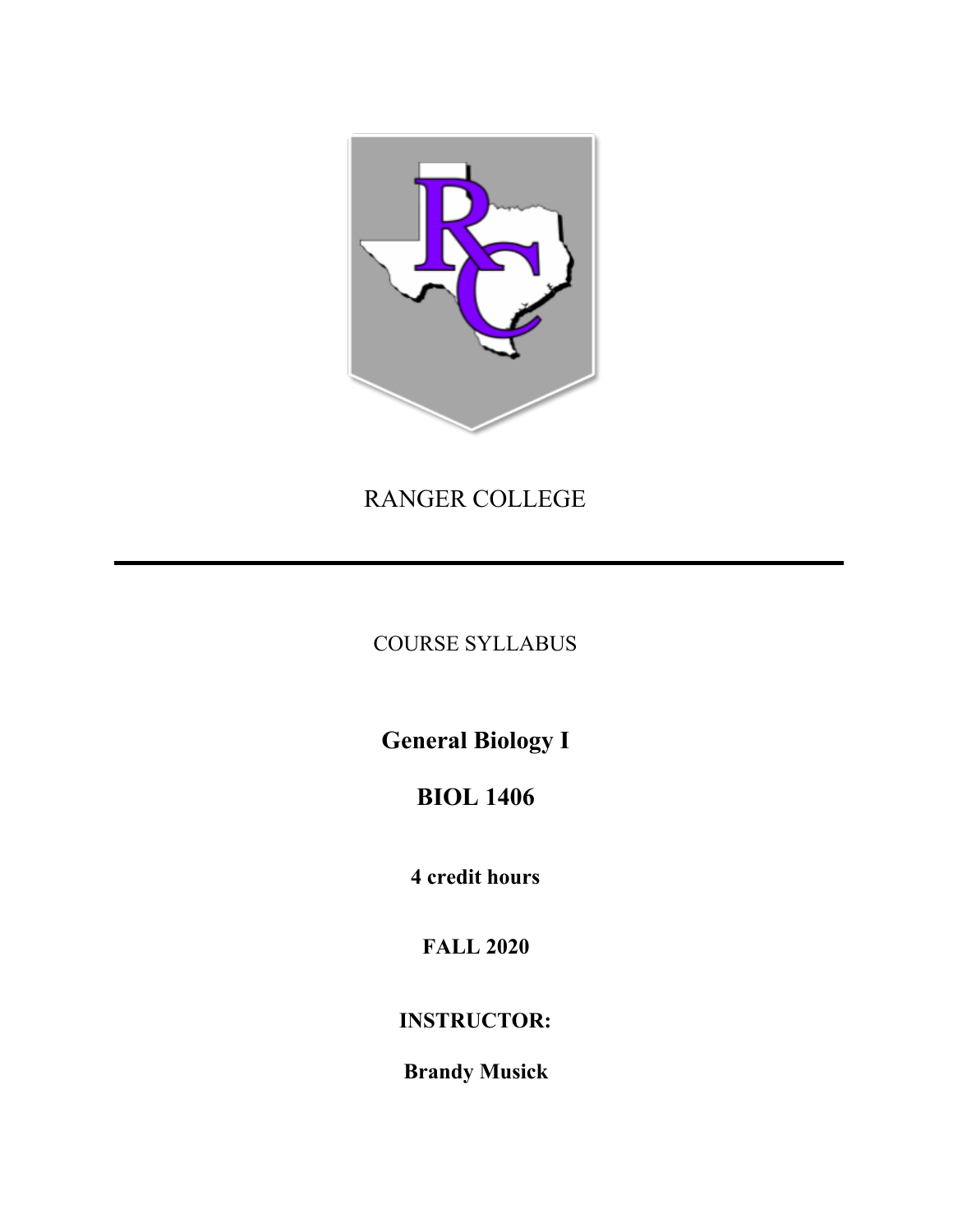## **BIOL1406 – Fall 2020**

| <b>INSTRUCTOR:</b> | <b>Brandy Musick</b>                  |
|--------------------|---------------------------------------|
| EMAIL:             | brandy.musick@sville.us               |
| <b>OFFICE:</b>     | Stephenville High School, Room 507    |
| PHONE:             | 254-968-4141                          |
| <b>HOURS:</b>      | Monday - Friday; 8AM - 9PM, via email |

## **I. Texas Core Curriculum Statement of Purpose**

Through the Texas Core Curriculum, students will gain a foundation of knowledge of human cultures and the physical and natural world, develop principles of personal and social responsibility for living in a diverse world, and advance intellectual and practical skills that are essential for all learning.

#### **II. Course Description**

Fundamental principles of living organisms will be studied, including physical and chemical properties of life, organization, function, evolutionary adaptation, and classification. Concepts of cytology, reproduction, genetics, and scientific reasoning are included.

#### **III. Required Background or Prerequisite**

Passing score on TSI Reading section or equivalent alternate test is recommended.

## **IV. Required Textbook and Course Materials**

The textbook for this course is provided by Lumen Learning. There is no separate book to purchase. It can be accessed in Blackboard and/or Canvas.

#### **V. Course Purpose**

Life Science courses focus on describing, explaining and predicting natural phenomena using the scientific method. Courses involve the understanding of interactions among natural phenomena and the implications of scientific principles on the physical world and on human experiences.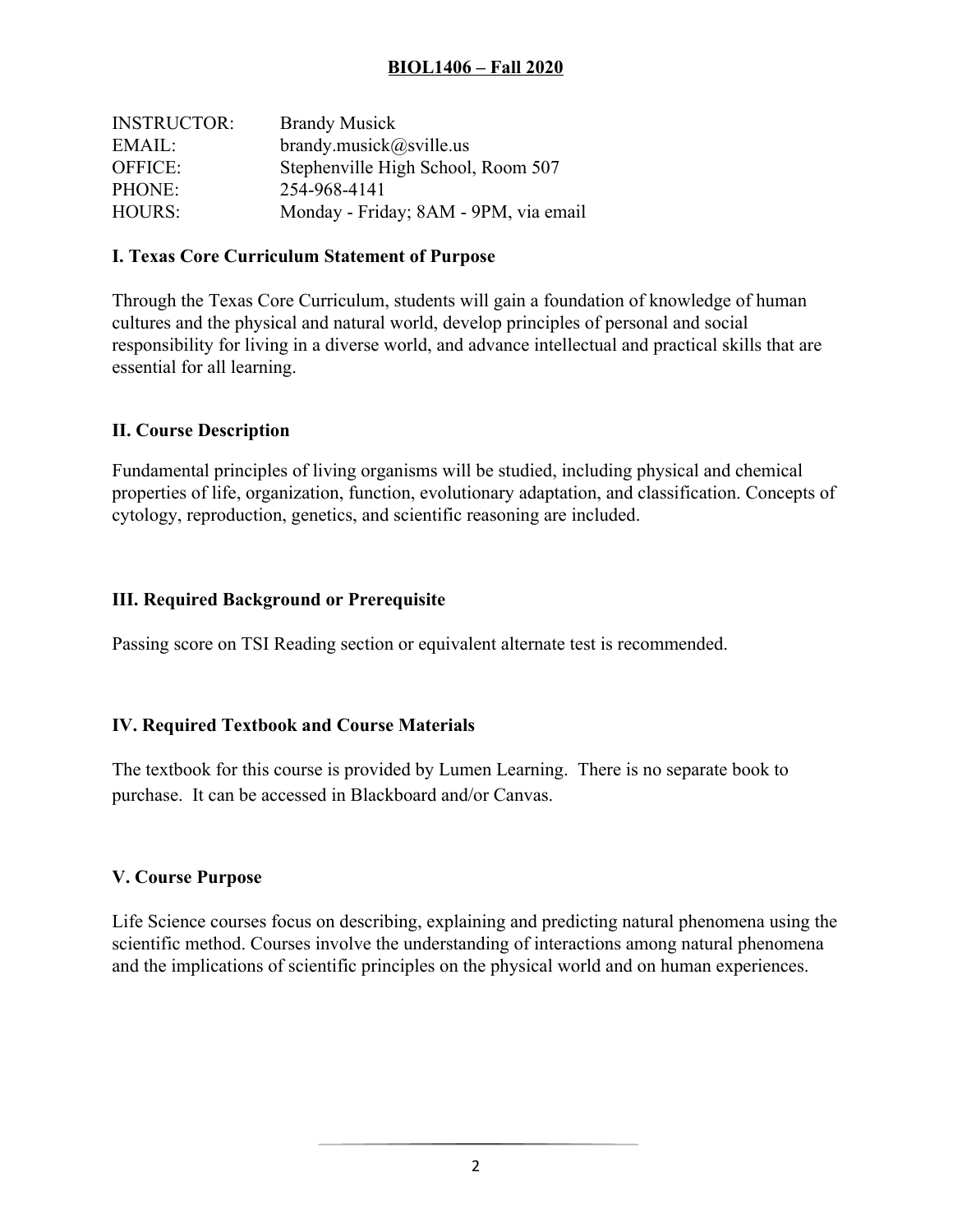## **VI. Learning Outcomes**

1. Describe the process of science as a way to understand the natural world.

2. Describe the cell as the basic unit of life.

 3. Describe the major metabolic pathways in cellular respiration and photosynthesis, and the role of enzymes and high-energy molecules, such as ATP, in these processes.

- 4. Describe the structure and expression of the genetic material in living organisms.
- 5. Describe the process of cellular division.
- 6. Describe the mechanics of passing characteristics from parent to offspring.
- 7. Describe the mechanism of organic evolution and adaptation.

## **VII. Core Objectives**

This course meets the following of the six Core Objectives established by Texas:

- ☒**Critical Thinking Skills (CT)** Creative thinking, innovation, inquiry, and analysis; evaluation and synthesis of information
- $\boxtimes$  **Communication Skills (COM)** effective development, interpretation and expression of ideas through written, oral, and visual communication
- ☒**Empirical and Quantitative Skills (EQS)** The manipulation and analysis of numerical data or observable facts resulting in informed conclusions
- $\boxtimes$  **Teamwork (TW)** The ability to consider different points of view and to work effectively with others to support a shared purpose or goal
- ☐ **Social Responsibility (SR)** Intercultural competence, knowledge of civic responsibility, and the ability to engage effectively in regional, national, and global communities
- $\square$  **Personal Responsibility (PR)** The ability to connect choices, actions, and consequences to ethical decision-making